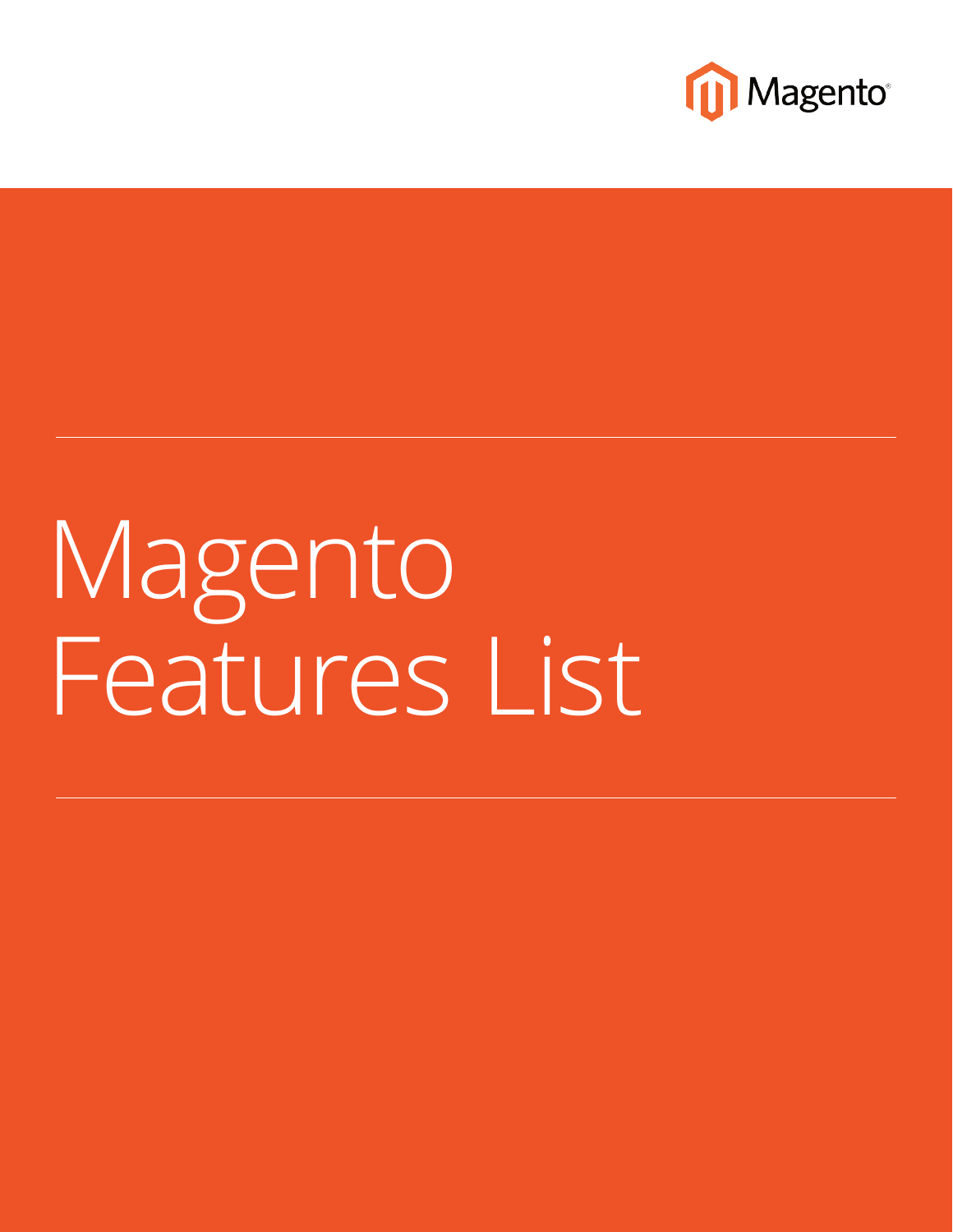

## **Magento Features List**

Magento® software unlocks a world of possibilities for merchants looking to grow their businesses online. Its flexible, open platform empowers merchants to create innovative shopping experiences that stand out from the competition, attract new customers, and inspire them to return again and again<sup>1</sup>.

A rich, out-of-the-box feature set, combined with thousands of off-the-shelf extensions and a global ecosystem of expert partners ready to implement solutions, gives merchants a complete solution that can adapt and grow with their needs. It's no wonder that more than 240,000 sites worldwide trust Magento to power their online stores.

In this guide, learn why Magento is the eCommerce solution of choice for businesses of all sizes.

**This document provides you with an in-depth look at Magento's feature sets:**

#### **Magento General Feature List**

Provides an overview of the many features found in all Magento deployed products.

#### **Magento Enterprise Edition Exclusive Features**

Describes the additional, advanced features found exclusively in Magento Enterprise Edition.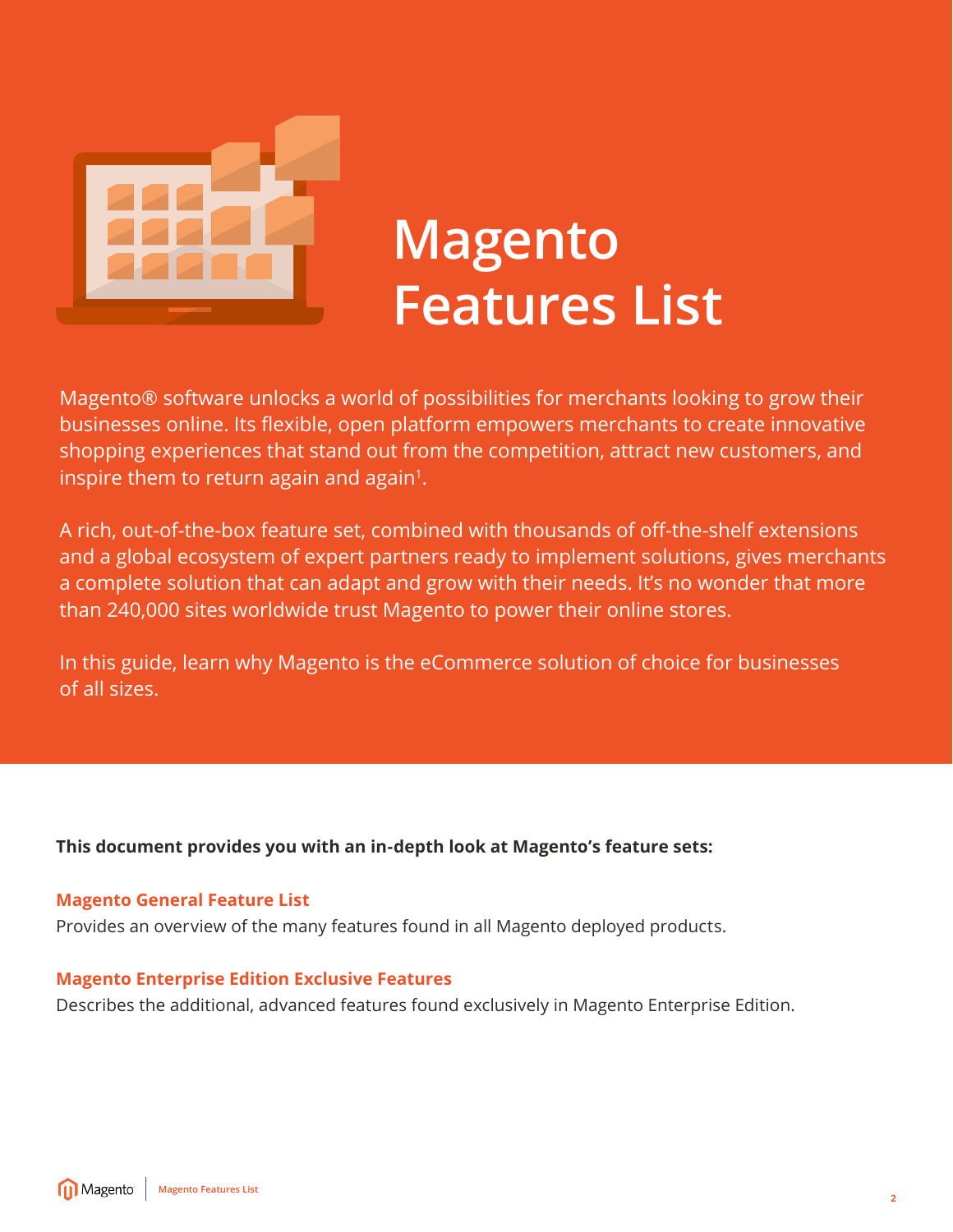### **Magento General Feature List**

*Features found in all Magento projects*

#### **Marketing, Promotions, and Conversion Tools**

- Set related products, up-sells, and cross-sells
- Set promotional pricing for specific stores, categories, customer groups, or products
- Create flexible coupons for specific stores, customer groups, time periods, products, and categories
- Export coupon codes for offline distribution, email, newsletters, and more
- Track and report coupon usage
- Set multi-tier pricing for quantity discounts
- Get minimum advertised price (MAP) support
- Offer free shipping options
- Bundle products
- Create customizable category landing pages
- Show recently viewed and compared products
- Showcase new items with dynamic new product lists
- Save unpurchased items for the shopper's next visit with persistent shopping cart
- Create newsletters and manage their distribution
- Add Facebook, Twitter, and email links for sharing products

#### **Search Engine Optimization**

- Automatically generate a Google sitemap
- Create search engine friendly URLs
- Take full control of URLs with URL rewrites
- Create metadata for products, categories, and content pages

#### **Site Management**

- Control multiple websites and stores from one administration panel
- Define roles and permissions to control access to administrative features
- Use the content management system to create and easily edit pages and content blocks
- Choose from a wide variety of templates that are 100% customizable
- Get support for multiple languages and currencies
- Set tax rate based on location, product type, or customer group (i.e., wholesale vs. retailer)
- Use a Web Services API for easy integration between Magento and third-party applications
- Batch import and export catalog and customer information
- Add CAPTCHA functionality to help prevent automated software from attempting fake logins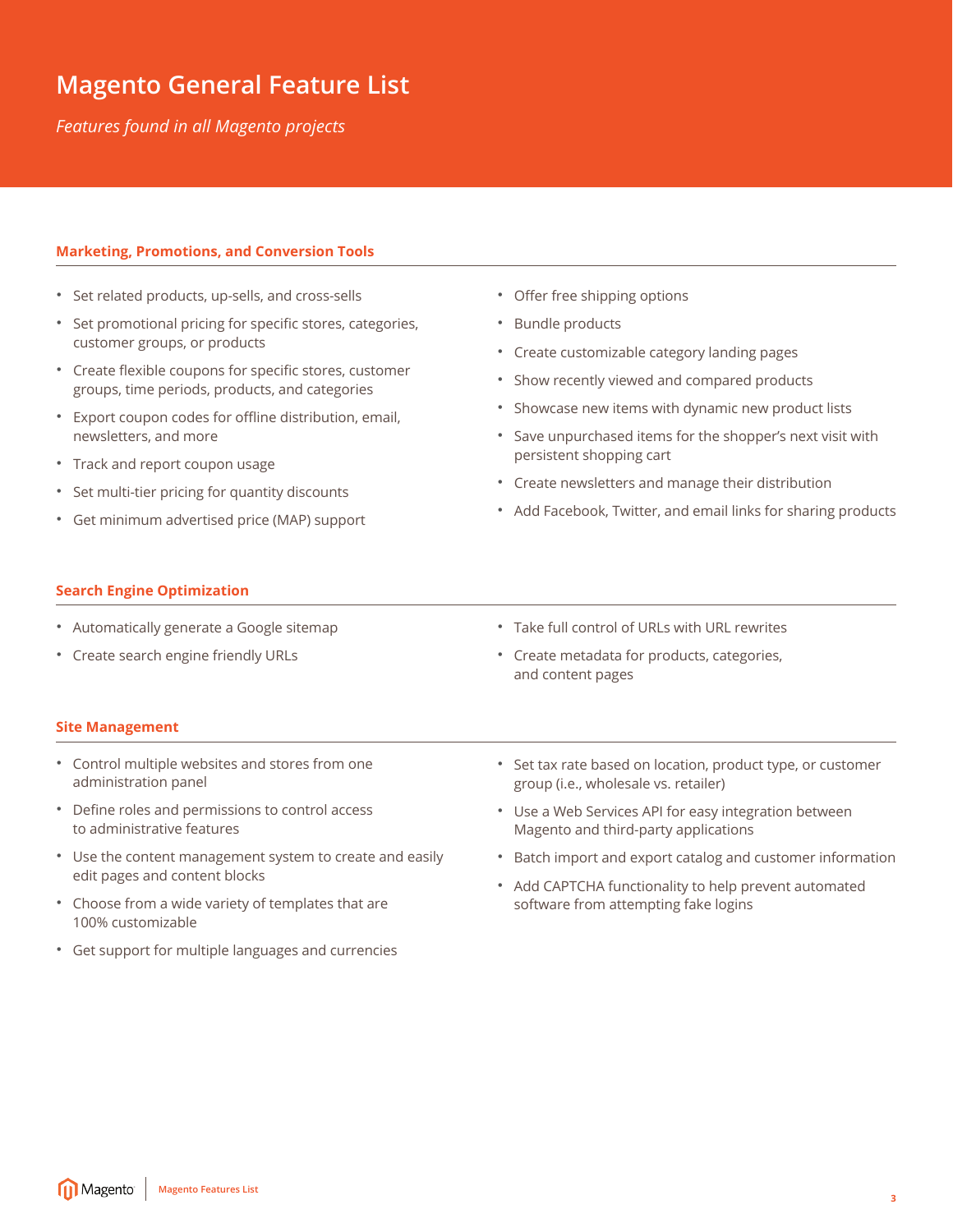#### **Catalog Management**

- Display simple, configurable (e.g., choose size, color, etc.), bundled, and grouped products
- Display virtual products
- Include downloadable/digital products with samples
- Define unlimited product attributes
- Create pre-defined attribute sets for quick product creation
- Easily manage inventory with support for backordered items
- Receive notification when inventory needs to be replenished
- Choose out-of-stock messaging and display options
- Define minimum and maximum product quantities that can be added to the cart
- Mass-assign a value to multiple products for batch updates to products
- Automatically resize images and include watermarking
- Use advanced pricing rules and get support for special prices, customer group prices, and tiered pricing
- Rewrite and redirect search results if customers are searching and receiving no results
- Moderate reviews and product tags
- Allow customer personalized products upload images and text for monogramming, etc.

#### **Catalog Browsing**

- Filter products in categories and search results by price range, brands, color swatches, and other attributes with layered/faceted navigation
- View product category items in grid or list format
- View product comparisons with history
- Display a recently viewed products module
- Add breadcrumbs
- Define search synonyms to expand search results
- Add a popular search terms cloud

#### **Product Browsing**

- View multiple images per product
- Zoom-in on product images
- Include swatches to show colors, fabrics, and more
- Set related products, up-sell, and cross-sell
- Display stock availability
- Show pricing tiers
- Show product option selection
- Include grouped products view
- Include option to add product to wish list
- Add Facebook, Twitter, and email links for sharing products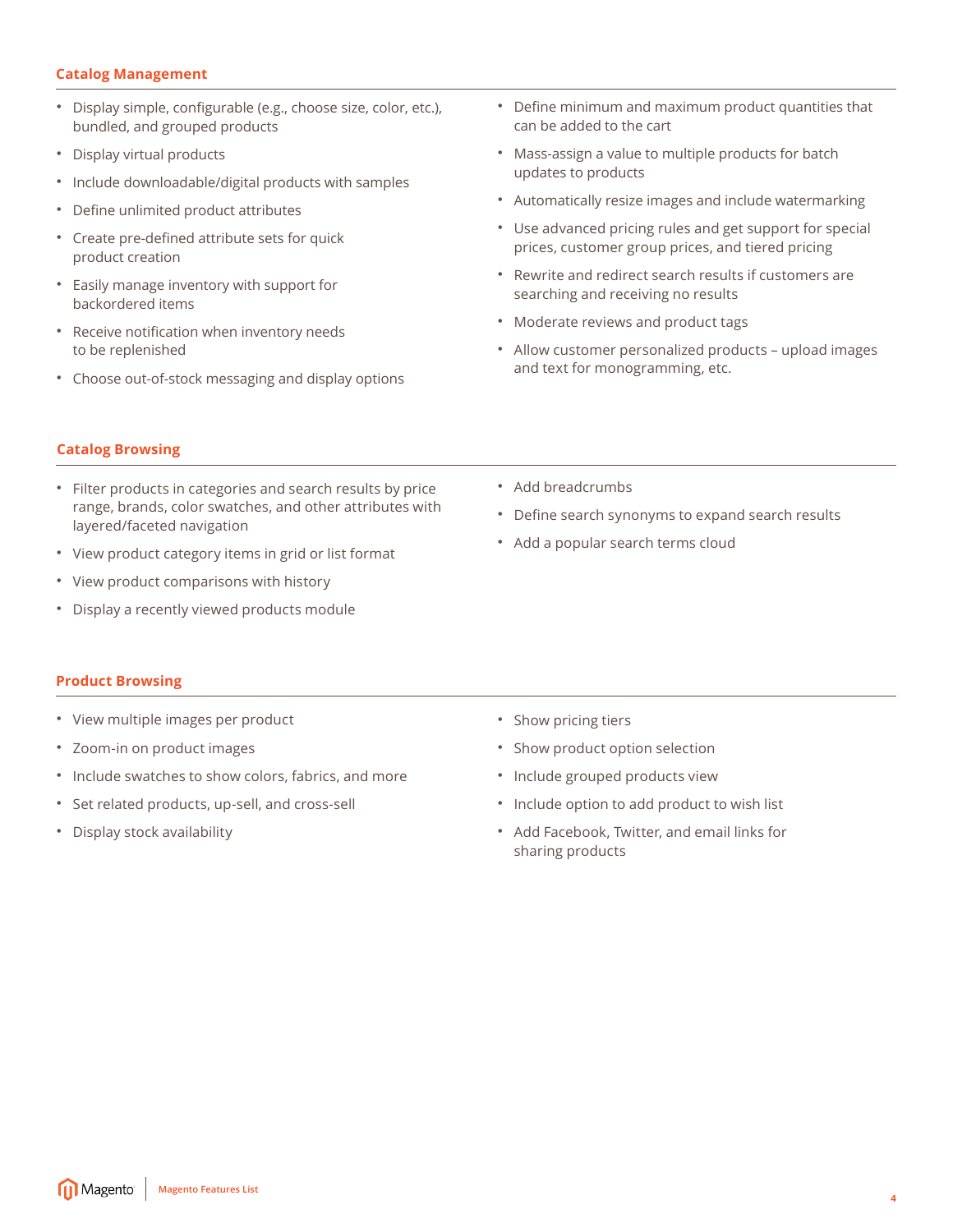#### **Checkout, Payment and Shipping**

- Use one-page checkout
- Use guest and registered user checkout
- Ship to multiple addresses in one order
- Add option for account creation at beginning of checkout
- Get SSL security support for orders on both front-end and back-end
- Save shopping cart
- Accept gift messages per order and per item
- Show tax and shipping estimates in the shopping cart
- Save credit card method for offline payments
- Authorize and charge upon shipment or checkout
- Integrate with multiple PayPal gateways
- Integrate with Authorize.net
- Accept checks and money orders
- Accept purchase orders
- Get additional payment extensions through Magento Connect
- Select PayPal Credit as a payment option
- Integrate shipping with label printing for all major carriers
- Receive real-time shipping rates from UPS, UPS XML (account rates), FedEx (account rates), USPS, and DHL
- Specify allowed destination countries based on shipping method
- Set flat rate shipping per order or item
- Set table rates for weight, price, destination, and number of items
- Provide free shipping
- Provide on-site order tracking from customer accounts

#### **Order Management**

- View, edit, create, and fulfill orders and/or invoices from the admin panel
- Create multiple invoices, shipments and credit memos per order to allow for split fulfillment
- Print invoices, packing slips, and shipping labels
- Enable customer service representatives to create orders and customer accounts, and update products and coupons in customers' shopping carts and wish lists
- Receive email notifications and RSS feeds with order status
- Create custom order status labels to track progress

#### **Customer Accounts**

- View comprehensive account dashboard
- Choose default billing and shipping addresses
- Include address book with unlimited addresses
- See order status and history
- Allow re-ordering from account
- View recently ordered items
- Include sharable wish list
- Manage newsletter subscriptions
- View product reviews submitted
- View product tags submitted
- Access downloadable/digital products

#### **Customer Service**

- Use Contact Us form
- Create and edit orders from the admin panel
- Provide feature-rich customer accounts
- See order history with status updates
- View order tracking from account
- Create customizable transactional emails for order status, account updates, password resets, and more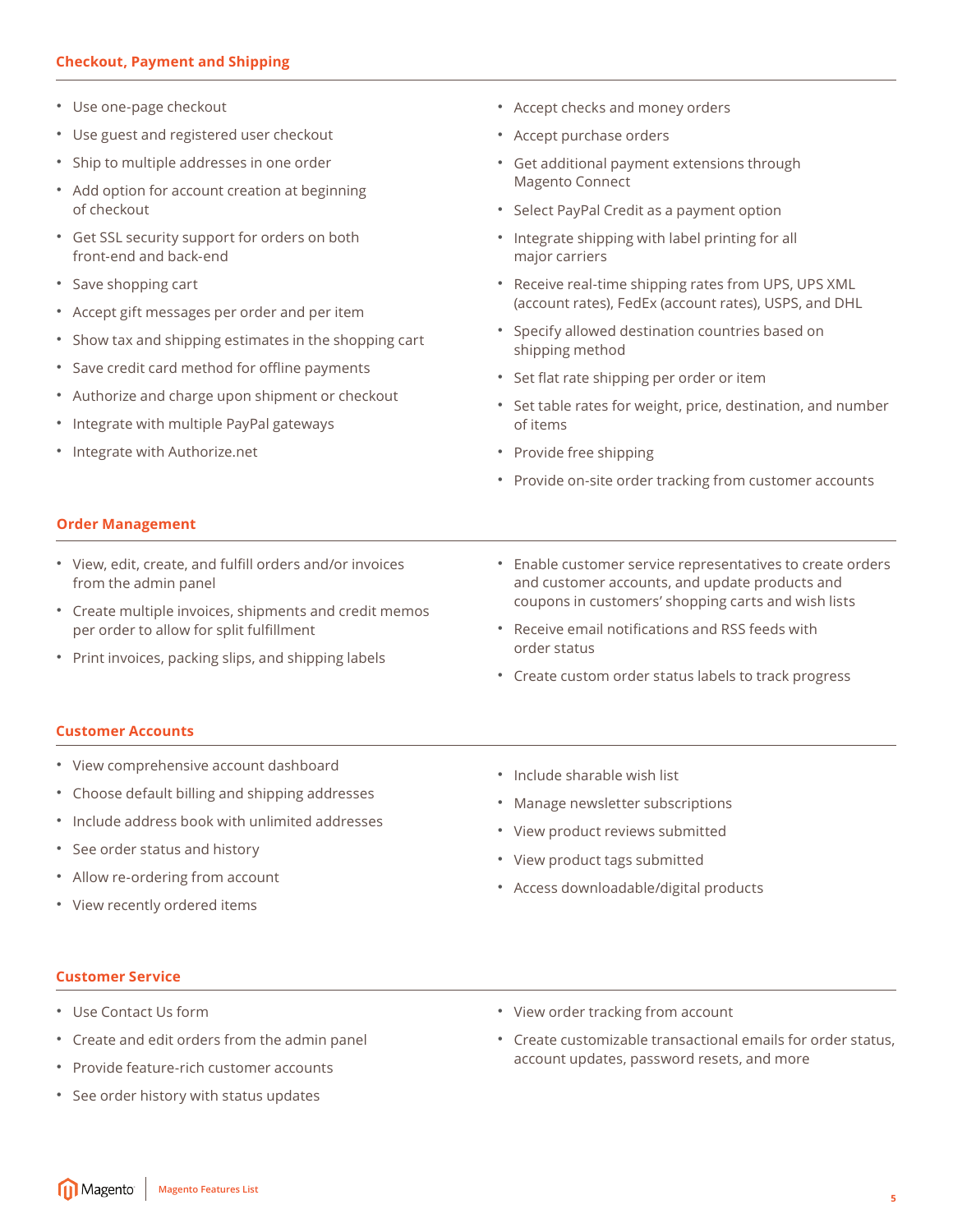#### **International Support**

- Receive support for localization, multiple currencies, and local tax rates
- Receive support for accented characters and right-to-left text
- Get product with six translations (French, Dutch, German, Spanish, Portuguese, Chinese)
- All possible languages supported
- Configure list of allowed countries for site registration, shipping, and billing

#### Analytics and Reporting **Mobile Commerce**

- Receive support for Google Universal Analytics
- Access the following reports through the admin dashboard:
	- Sales report
	- Tax report
	- Abandoned shopping cart report
	- Best viewed products report
	- Best purchased products report
	- Low stock report
	- Search terms report
	- Product reviews report
	- Tags report
	- Coupon usage report
	- Total sales invoiced report
	- Total sales refunded report
- Support fixed product taxes, such as WEEE/DEEE in the EU
- Automatically calculate tax for transactions in the EU with VAT-ID validation<sup>2</sup>
- Use EU cookie notification to simplify EU Privacy and Electronic Communications Directive compliance

#### Responsive Design

- Quickly create a site optimized for any device using an included base responsive design reference theme The responsive design:
	- Can be easily customized for a faster time to market
	- Includes all major flows, product types, and features
	- Reduces long-term maintenance costs and eases site updates
	- Offers SEO benefits by using Google's preferred approach to optimize mobile sites
	- Enables customers to read notifications and promotional mailing on mobile devices through responsive emails and newsletters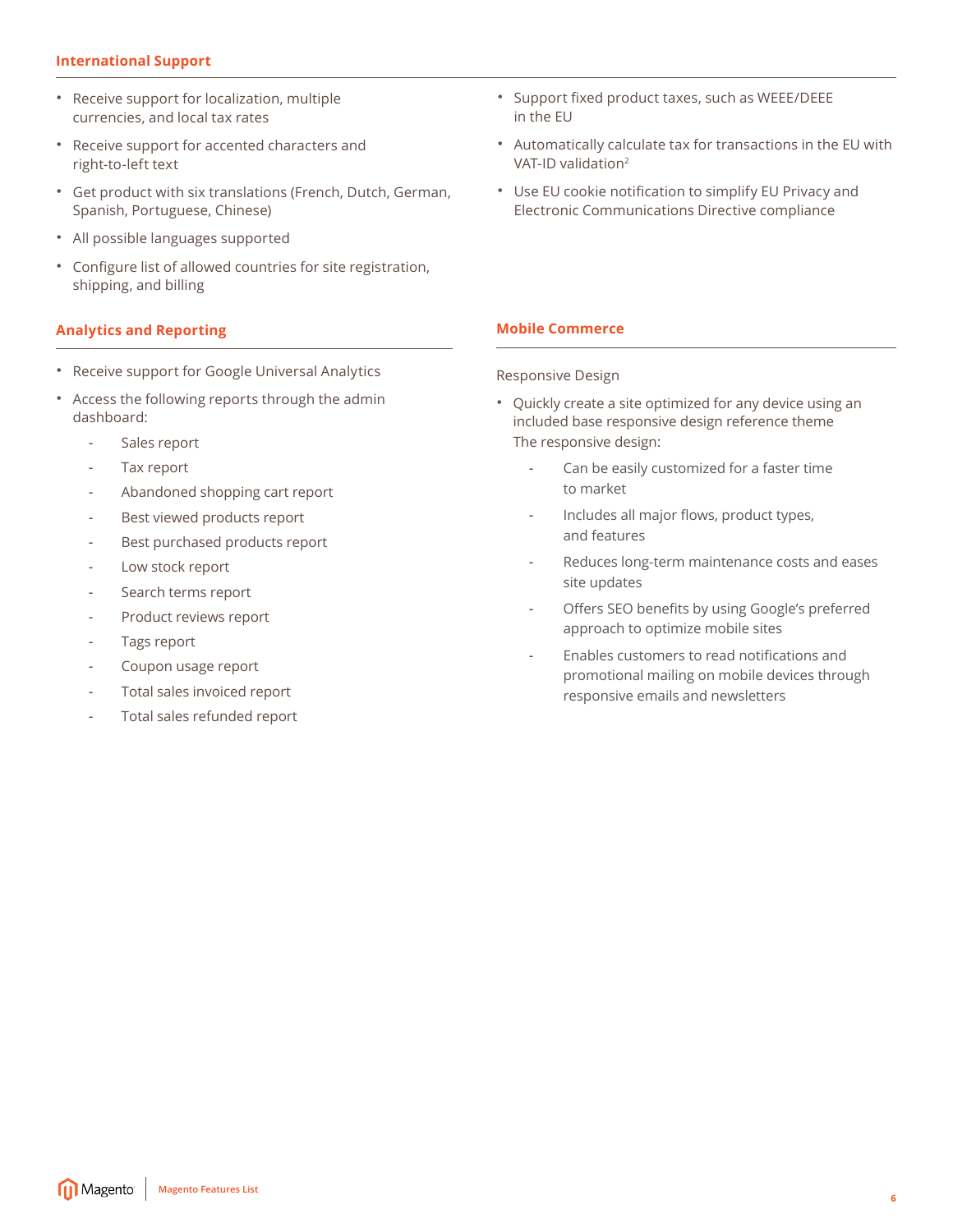#### **Magento Enterprise Exclusive Features**

*Advanced features found only in Magento Enterprise Edition*

#### **Dynamic Marketing and Merchandising**

#### *Customer Segmentation, Targeted Promotions & Merchandising*

Create personalized shopping experiences that boost conversion rates by dynamically displaying content and promotions to specific customers based on properties such as customer address, order history, shopping cart contents, wish list items, and more. You can also target unknown site visitors based on products viewed or items in cart.

#### *Customer Attribute Management*

Personalize sales and marketing efforts with advanced attribute management. This feature allows you to quickly and easily add new customer attributes such as gender, date of birth, alternate phone numbers, etc. These can be used to create new or more sophisticated customer segments for customized marketing campaigns and content.

#### *Visual Merchandizer*

Boost conversion rates and dramatically cut the time it takes to optimize product category pages with a suite of tools to easily and visually manage product merchandising. Manually position products using a simple drag-and-drop interface, set "hero" products that are always placed at the top of a category, or use automated sorting rules to organize category pages to feature best sellers, highest-margin products, newest products, and more. Also, save time by using Visual Merchandiser to automatically assign products to categories based on pre-set rules, to clone categories, or to create dynamic categories, such as "new products" or "on sale items" based on product attributes.

#### *Dynamic Rule-Based Product Relations*

Set automated rules to determine which products to present as up-sells, cross-sells, and related products to different customer segments. Rules are easily administered through a condition-based tool. This allows you to effortlessly target specific product suggestions to encourage additional purchases and higher average order values.

#### *Solr Search*

Magento Enterprise Edition integrates with Solr, a standalone, enterprise-scale search server to provide improved search performance and relevancy. Solr can identify and offer suggestions for customer misspellings, support synonyms and stop words, and use attribute weighting in search results. It can also generate search results for layered navigation.

#### *Automated Email Marketing Reminder*

Increase sales by automating email reminders to customers with abandoned shopping carts and wish lists. Email reminder campaigns can be triggered based on a wide variety of conditions, such as time since a cart or wish list was abandoned, the total cart value, or specific items in the cart. You can also include coupon codes in the email reminders to encourage shoppers to return to your site.

#### *Content Management System*

Magento Enterprise Edition includes CMS enhancements to help you create content that distinguishes your store from your competition, increases your visibility to search engines, and provides support to your customers. The CMS includes a WYSIWYG editor and page hierarchy system to organize content pages and add pagination, navigation, and menus. Create multiple versions of a page, track the revision history of each, and restore previous versions. You can also set permissions to control who can create and publish content.

#### *Category View and Purchase Permissions per Customer Group (Limited Catalog Access)*

Manage the products and categories that can be viewed and purchased by each customer group. B2B businesses use this feature to offer custom sets of products to different accounts.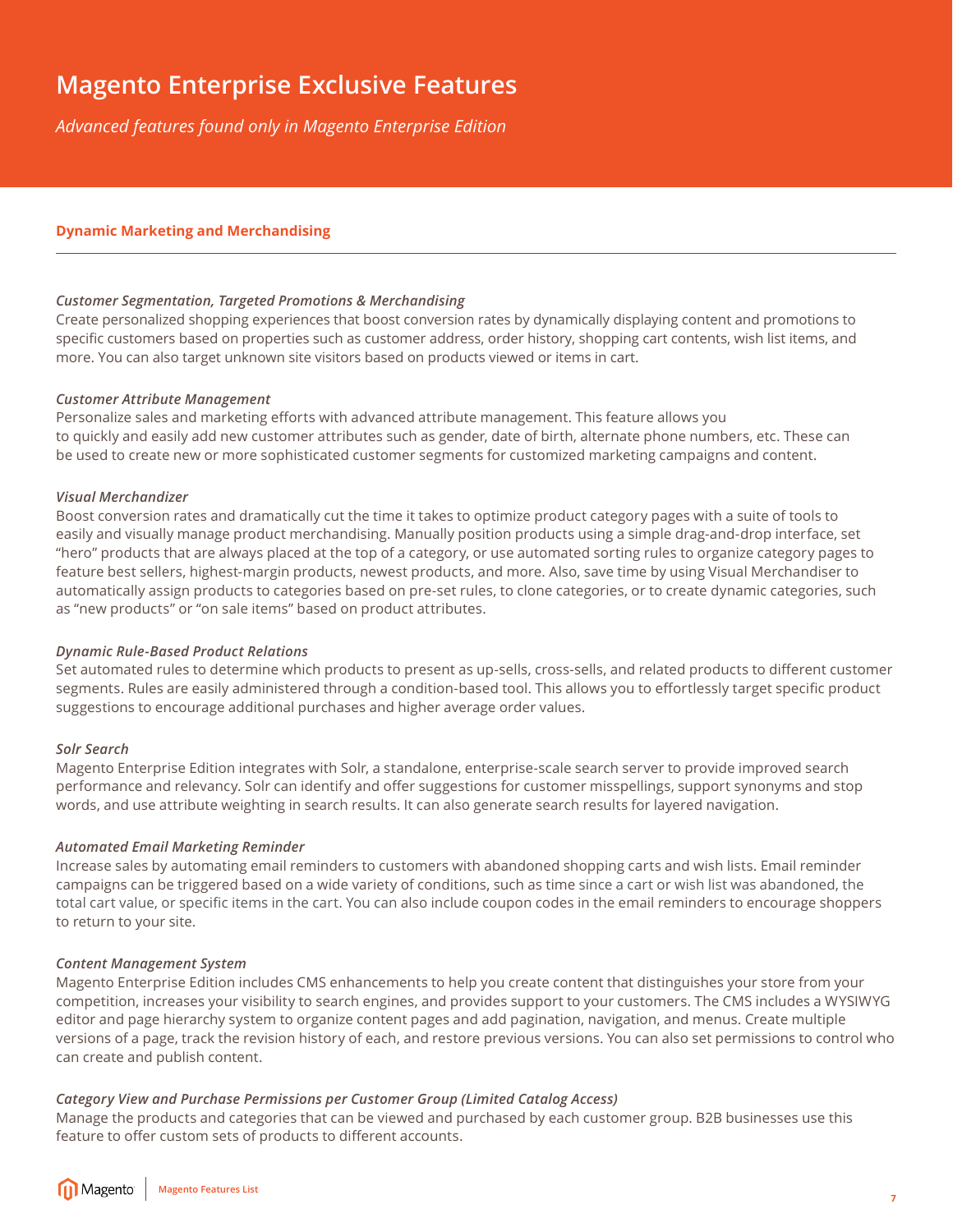#### *Rewards Points*

Build shopper loyalty through special reward programs. Points can be awarded for purchases, registering for a customer account, newsletter signups, product review submissions, and more. Redemption rules are configurable so you can set caps on the number of reward points that can be accrued and determine when reward points expire.

#### *Store Credits*

Create store credits and tie them to customer accounts. You can also refund orders for store credit or virtual gift cards to be used toward future purchases.

#### *Multiple Wish Lists*

Customers can save products to multiple wish lists and copy or move items between lists. They can make their wish lists public so they're searchable by anyone, and you can review these lists to learn about their wants and needs.

#### *Gift Registry*

Enable customers to create gift registries for special occasions such as new babies, weddings, and birthdays. Automated emails and registry search boxes make it easy for friends and family to access the registry. You can keep track of all items purchased, view the quantities remaining, and send updates to the registry owner when new items are purchased.

#### *Gifting Options*

Allow customers to purchase physical and virtual gift certificates/cards for your store. Increase the average order value with gift-wrapping for individual products or complete orders during check out. Your administrators can easily configure applicable pricing and taxes for gift-wrapping options.

#### *Private Sales*

Offer exclusive shopping experiences for your most valuable customers with a private or flash sale site. You can control how long private sales last and who is invited to participate, as well as boost interest by allowing customers to invite their friends to join in and by displaying a countdown timer showing time remaining until the sale is over.

#### *Add to Cart by SKU*

Streamline the ordering process, especially for B2B customers, by enabling them to enter a list of SKUs without having to go into product pages. This simplifies large orders, recurring orders, and ordering based on offline catalogs.

#### *Configurable Order Tracking Widget*

Customers can track the status of existing orders and returns without logging in to their account.

#### **Powerful Performance and Scalability**

#### *Full Page Caching*

Serve all visitors complete category, product, and CMS pages directly from the cache (excludes personal information). This generally improves server response times and reduces load, which enables you to offer a faster shopping experience and handle more customers with your existing infrastructure.

#### *Optimized Indexing*

Increase the speed of indexing with little to no impact to the customer's shopping experience. This makes it easier to add and update products more frequently while ensuring that URLs, promotions, navigational menus, and product search tools are always up-to-date. Incremental indexing reduces the need to perform a full re-index as most indexing operations are automated.

#### *Scalable Backend Systems*

Increase productivity with a Magento Admin that can support more users and concurrent product updates.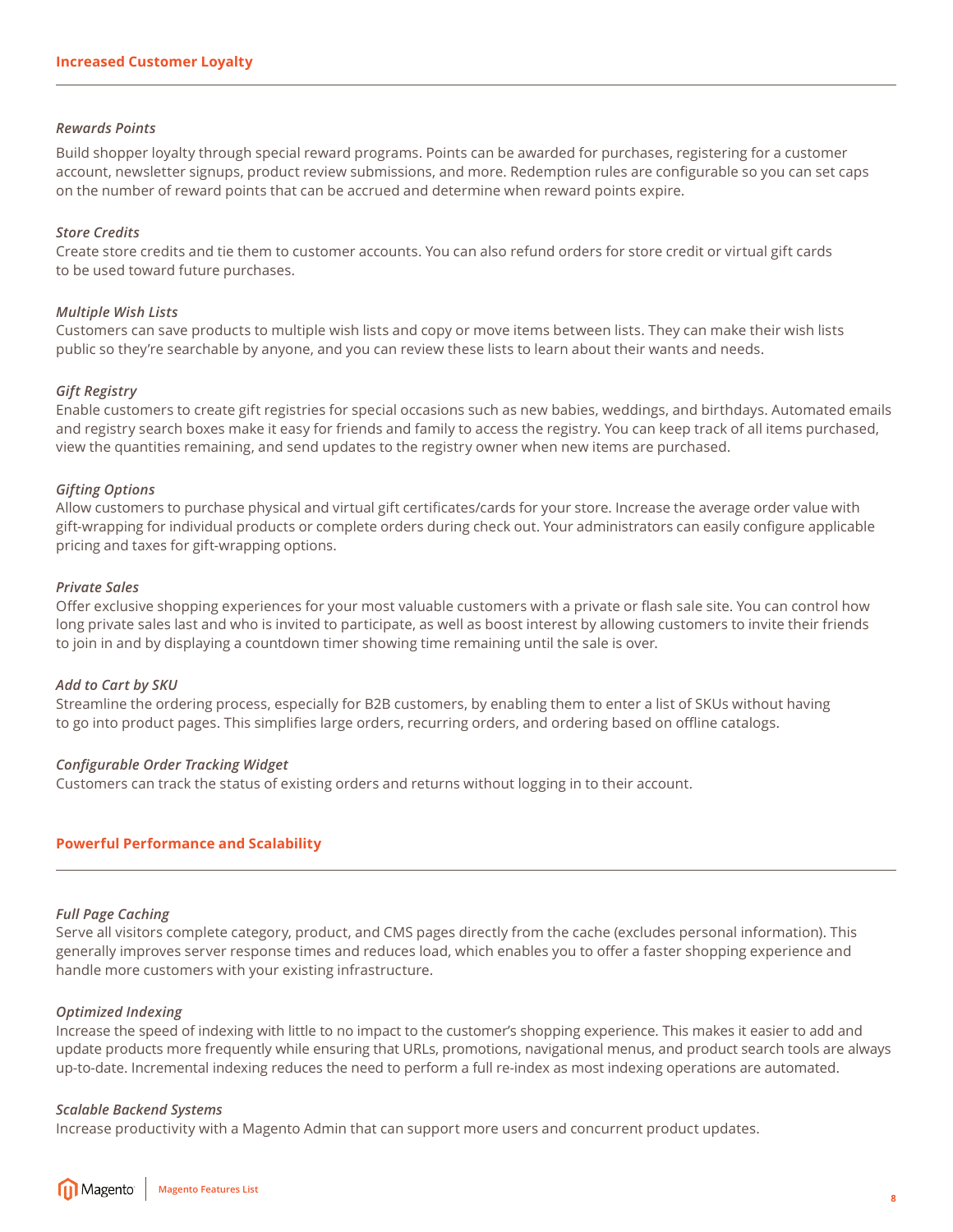#### *Support for Alternate Media Storage – CDN and Database*

Media files can be stored in a database on a database server or on a content delivery network (CDN), as opposed to storing them on the file system of the web server. This leads to quicker page load times and less activity on the server.

#### *Order Archiving*

Archive orders after a configurable time period to increase store performance and provide efficiencies in store management. Orders are still available to both admin users and customers after they're archived.

#### *PA-DSS Certification/Payment Bridge*

Magento Secure Payment Bridge is a PA-DSS certified payment application that enables you to efficiently achieve PCI compliance with minimum cost and effort. Customers are able to securely save their credit card information for future transactions<sup>3</sup>.

#### **Extensive Management Tools**

#### *Return Management Authorization (RMA)*

Use RMA to make returns more efficient for your business and your customers alike. Shoppers can request a return directly from your store, and you can process the request and authorize returns, exchanges, refunds, and store credits conveniently in your admin panel. Once a return is authorized, an email is automatically sent to the shopper with instructions for returning the product and printing the shipping label. This is fully configurable in the admin panel.

#### *Advanced Permissions*

Create multiple administrative roles to control who can view and edit product prices and promotions. You can also restrict admin access to a specific site, or set of sites, and their associated data if sites for multiple brands or business units are run on the same Magento instance.

#### *Staging, Merging and Rollback of Content*

Create a staging site to test new content, categories, product information, promotions, and more. Content can be merged to the live site after approval, either on-demand or according to a schedule.

#### *Google Tag Manager*

Use Google Tag Manager to easily add tracking tags to a Magento site for audience measurement, personalization, search engine marketing, retargeting, and other marketing programs. You can manage tags on your own with an easy-to-use web interface that accelerates time to market and enables more accurate data collection. Google Tag Manager can also be used to directly transfer data and events to Google Analytics Enhanced Ecommerce and other third-party analytics solutions for deeper business insights.

#### *Support Tool*

Generate a comprehensive system report detailing the Apache version, MySQL settings, extensions in use, database corruption status, and much more so that support teams can access information needed to quickly diagnose and resolve technical issues

#### *Scheduled Import/Export Functionality*

Import and export product catalog data either locally or from remote FTP servers. You can configure for error handling, status reporting, and backup.

#### *Logging of Administrator Actions*

Track and review all administrators' backend activities with the ability to see each action, name of the user who performed it, whether it was a success or failure, and the date.

#### *Strong Data Encryption, Hashing and Key Management*

Magento Enterprise Edition includes strong data encryption based on AES-256 and hashing based on SHA-256. It also offers a more secure admin panel login process with stronger password requirements and account lockout to limit password guessing. You can easily manage and update database keys.